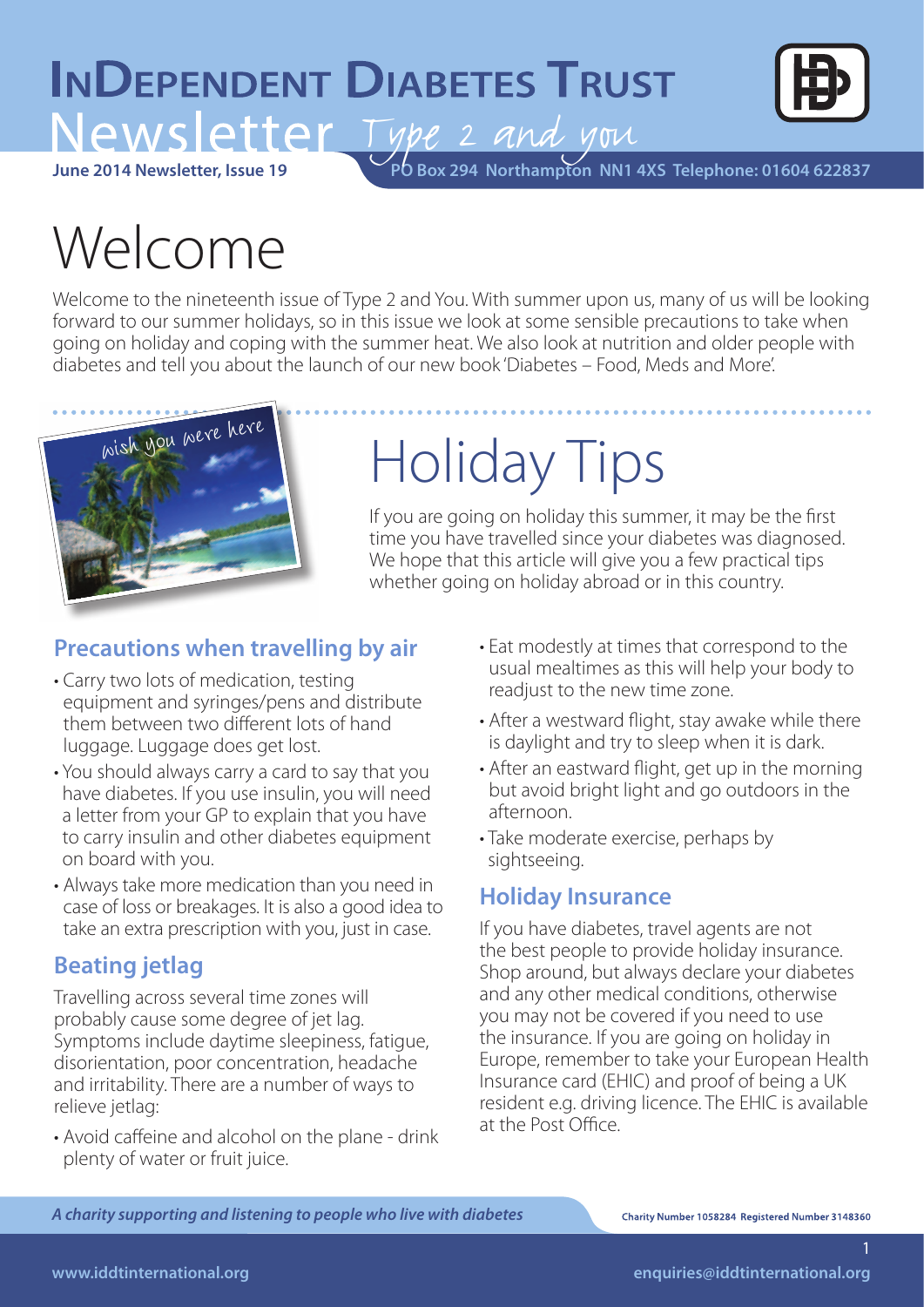## **Coping with diabetes and the heat of summer**

- Drink plenty of water as dehydration can raise blood glucose levels.
- Sunburn can raise blood glucose levels, so avoid spending long hours in the sun and wear sunscreen of at least 30 SPF.
- Shield your meter from the sun and test strips should be kept in a cool, dry place.
- Hot weather may affect blood glucose levels and can lead to low blood sugars.

Two of our members contacted us with their own experiences and tips and we thought we should pass them on to you.

One of our members and her husband regularly fly abroad to Italy and France and although she is not required to carry any medical equipment relating to her diabetes, her husband has a medical condition that does require him to carry equipment that includes a small pair of scissors. As advised he carries a letter from his GP, as should anybody carrying insulin pens, syringes blood testing equipment etc. This had proved to be fine when flying into major airports. However, recently they flew into a more provincial airport where the customs officers did not understand the letter as they could not read English, resulting in an unpleasant and unnecessary search both his body and luggage. On their return home, they were talking to their son about the experience and he advised that they use Google Translator (http://translate.google. co.uk/?hl=en&tab=wT) to get French and Italian versions of the letter. Since then they have flown to several provincial airports and have had no further problems. So, if you are travelling abroad and taking diabetes supplies with you, then get the letter you have from your GP translated into the relevant language to avoid any potential problems.

Another of our members regularly flies to Thailand and he advises notifying airports in advance that he will be carrying medication and sharps. His second piece of advice applies to anyone travelling to hot countries, which is to purchase a digital thermometer that not only tells you the current temperature but also records the highest and lowest temperature. This can then be placed in the fridge alongside supplies of insulin and used to adjust the temperature of the fridge to ensure it is running at the optimum temperature for storing insulin.

IDDT has produced a FREE Holiday Information Pack. If you would like one, then please contact us using the details at the end of this newsletter.

### **The Golden Rules - with or without diabetes**

- Obtain comprehensive travel insurance, and read the small print.
- Research your destination – know the local laws and customs.
- Tell someone where you are going and leave them emergency contact details.
- Take enough money and have access to emergency supplies.

# Confusio

**With the increased publicity that even 5 portions of fruit and vegetables is not enough, there has also been publicity about whether fruit juice counts as one of our five-a-day. Many of us remember that it did when the five-a-day message was first given out. However the message now appears to be:**

**From running 14 miles to cake sales and coffee mornings, the fundraising drive launched to commemorate IDDT's 20th anniversary is gathering pace. The £20 Challenge aims to generate muchneeded funds by calling on every supporter and member to raise an 'attainable' amount to help guarantee another 20 years of IDDT.**

Supporter David Hughes generated £300 by taking part in the Silverstone Half Marathon on 2nd March. He said: "It was the first organised run I have done and despite being tough, it was very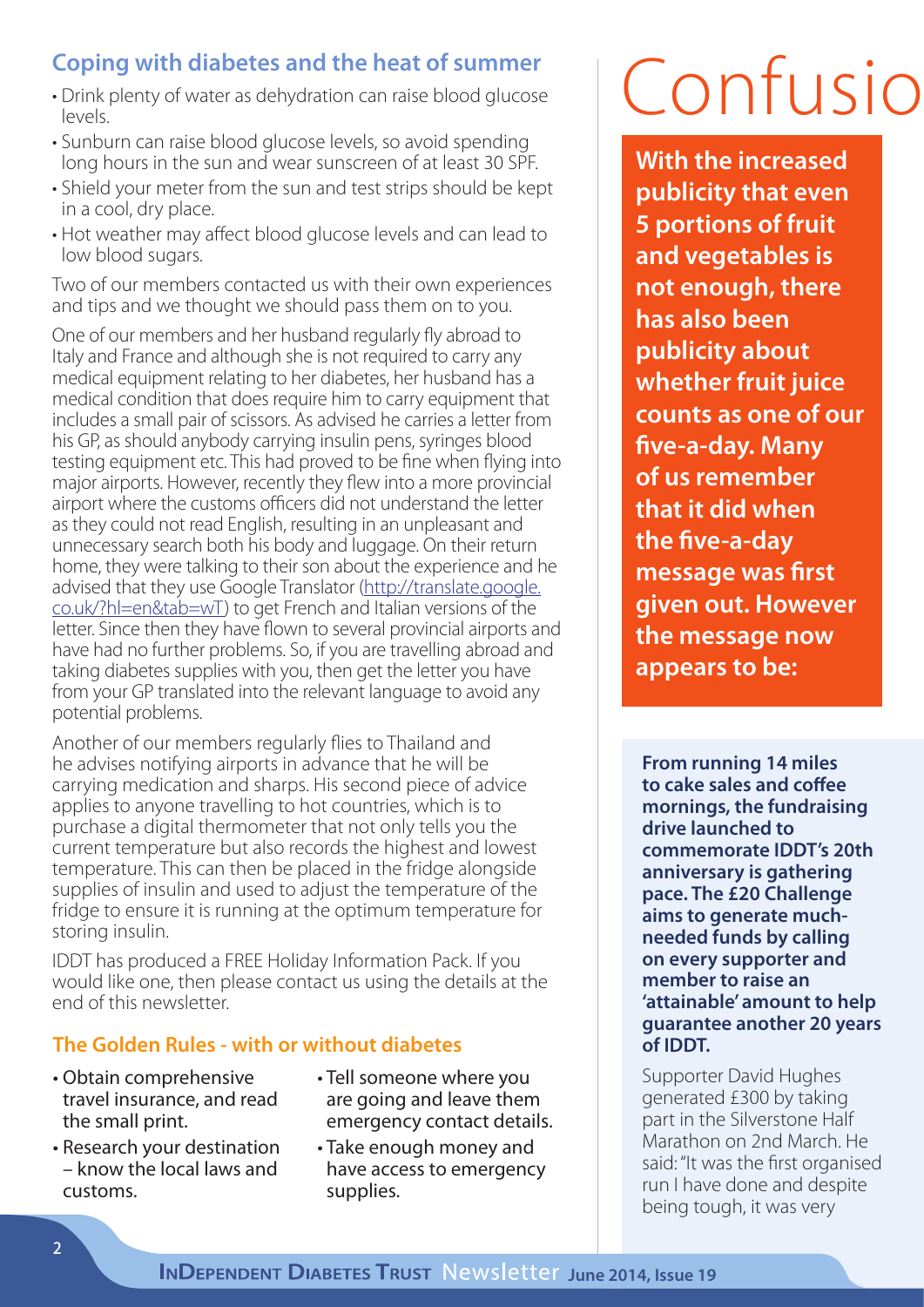# n around fruit juice

'Fruit juice should NOT count in our five-a-day because some versions 'contain as much sugar as fizzy drinks'.

This statement comes from researchers from Glasgow University who have asked the UK government to change its guidelines. They also recommend that labels on fruit juice containers should advise people not to drink more than 150ml (¼pt) a day.

- A 250ml serving of orange juice contains 115 calories - and many people drink more than this. In many high street cafes, 500ml servings are the norm.
- Even pure fruit juice is said to contain a large amount of naturally-occurring sugar but people end up drinking too much of it because it is not seen as unhealthy.

The researchers believe that cutting fruit juice intake could have major health benefits such as reducing obesity and heart disease. An article in The Lancet Diabetes and Endocrinology identified a possible link between high fruit juice intake and an increased risk of Type 2 diabetes. The article also pointed out that although fruit juices do contain important vitamins and minerals, not contained in sugar-sweetened drinks, this may not be enough to offset the adverse consequences of excessive fruit juice consumption.

## **Here are some facts:**

- 250ml of apple juice typically contains 110 calories and 26g of sugar.
- 250ml of cola typically contain 105 calories and 26.5 g of sugar.
- Fruit juice contains significantly more sugar than a piece of fruit and much of the goodness in fruit, such as fibre, is not found in fruit juice. For example, an apple contains only 50 calories and there is the benefit of fibre.

Just a note – orange juice has been one of the standard recommendations for treating a hypo for many years, so surely it should come as no surprise that it has high sugar content!

## fundraisers **get behind £20 challenge**

rewarding. I finished it in 2 hours 11 minutes, which I was happy with considering it was my first run."

Brothers Oliver and Ben Jelley are going to run from Market Harborough to Northampton on Saturday, June 7, along a disused railway line, which is now the Brampton Valley Way and covers 14 miles. Oliver, who works with IDDT, said: "It started out with just me but my little brother was keen to get involved – so, as we're quite competitive, it has inevitably turned into a race. Since he decided to join me, my training has increased, but it's not just about who reaches the finishing line first, it's also now turning into who raises the most money as well."

IDDT Postroom Operative Caroline York will

be meeting the pair half way on her bike and joining them for the remainder of the challenge. She said:



*David Hughes*

"Having been here for 4 years, I have seen the valuable job carried out by IDDT, so I jumped at the chance to do a £20 Challenge. Caroline isn't the only IDDT team member embarking on a challenge, Co-Chair Jenny Hirst is staging a coffee morning and Database Manager Rita East will be completing a 10-mile sponsored walk. Tina Freeland, a supporter of IDDT, is also staging a cake sale.

Martin Hirst, acting IDDT Chief Executive, said: "We, like every charity, are reliant on donations but whereas other fundraising drives can be quite demanding, our £20 Challenge is attainable for both our challengers and sponsors."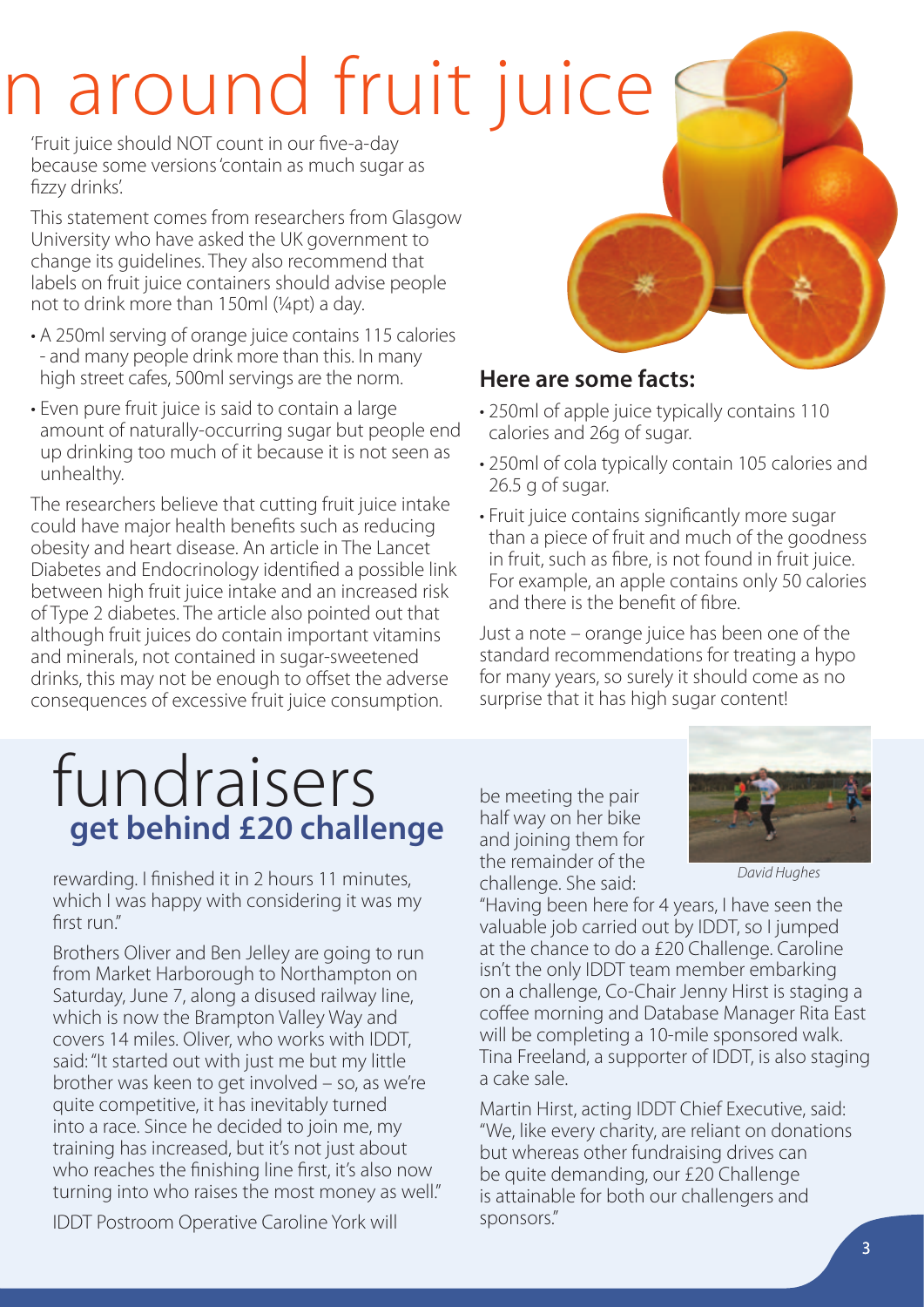# **Prescription**  Prescription<br>
charges rise<br>
<u>Charges</u> rise

People with diabetes taking insulin or medication to control their diabetes are exempt from prescription charges. However, people in England who treat their diabetes with diet only are not exempt from prescription charges unless they meet other criteria. People in Wales, Scotland and Northern Ireland are entitled to free prescriptions regardless of how their diabetes is treated.

From April 1st 2014, for people not exempt, prescription charges rose by 20% from £7.85 to £8.05 for each drug or appliance. It is also intended that the single charge will increase by 20% to £8.25 in the following year. However, for the next 2 years the cost of a prescription prepayment certificate will remain at £29.10 for a 3 month certificate and the cost of the annual certificate will stay at £104.

In England around 90% of prescription items are dispensed free which includes:

- Those on specific benefits or through the NHS Low Income Scheme.
- Those who are age exempt.
- Those with certain medical conditions.

Following the announcement, the Prescription Charges Coalition carried out a survey of over 5,000 people with long-term conditions and found that:

Prescription charges stop 37% of people who responded from taking their medicines they need.

75% of these people said their ability to work was affected, with 70% taking sick leave.

Over half also reported that their performance at work had suffered as a result of not taking their medicines.

## **How to obtain free prescriptions**

You need a valid Medical Exemption Certificate. For people with diabetes, these last for 5 years and it is important to remember to re-apply before your current Certificate expires. You can ask your healthcare team for an application form or obtain one from your local post office.

It is important to carry this Certificate with you whenever you need a prescription.

The prevalence of major depression in the UK population at any one time is about 5%, although the prevalence of depression in people with diabetes is significantly higher, affecting up to as many as 18% of people with diabetes.

## **How do you know if you are depressed?**

The signs of depression include the following:

- No longer enjoying or being interested in most activities.
- Feeling tired or lacking energy.
- Being agitated or lethargic.
- Feeling sad or low much of the time.
- Weight gain or weight loss.
- Sleeping too little or too much.
- Difficulty paying attention or making decisions.
- Thinking about death or suicide.

If you have some or all of these symptoms over two weeks or more, then you should see your doctor.

## **How does depression affect people with diabetes?**

An international report has shown that having diabetes and depression has the greatest negative effect on quality of life compared to diabetes or depression alone, or other chronic conditions. [Lancet 2007;370:851-8]

Research using questionnaires has shown that depression in people with both Type 1 and Type 2 diabetes may have the following effects:

- They are less likely to eat the types and amounts of food recommended.
- Less likely to take all their medications.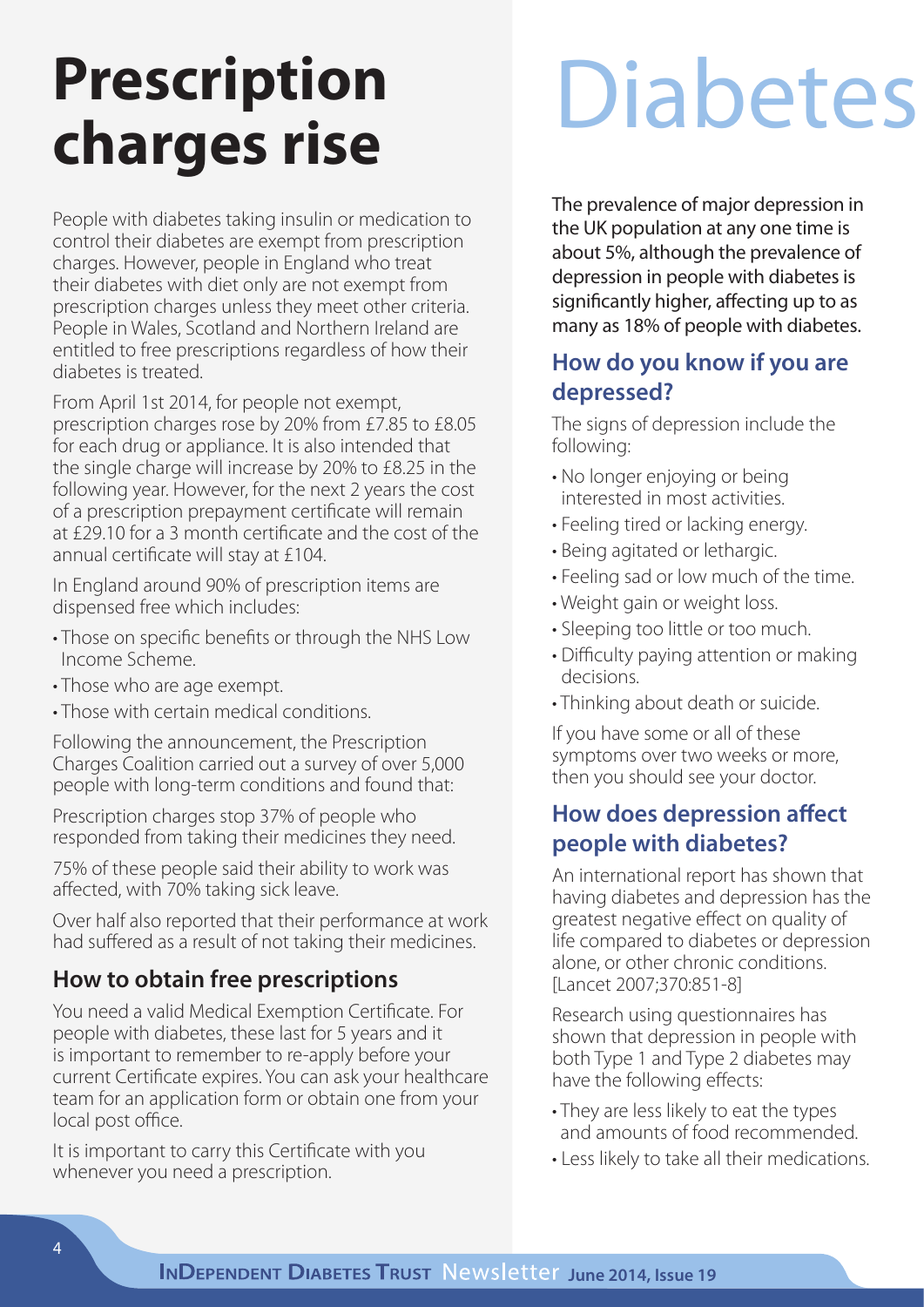# and Depression

- Less likely to function well, both physically and mentally.
- Greater absenteeism from work.

[Archives of Internal Medicine, Nov 27, 2000]

## **The need for diagnosis**

Recent estimates suggest that up to three quarters of cases of depression in people with diabetes may go undiagnosed. This may be because of poor detection rates but it could also be that some people with diabetes don't report their symptoms of depression because they see them as 'just part of having diabetes'.

Screening for depression [not specifically for people with diabetes] has been recommended by national and international bodies and in the UK, the Department of Health recommends that all GPs use two simple questions to screen for symptoms of depression:

### **During the last month, have you been bothered by feeling down, depressed or hopeless?**

### **During the last month, have you often been bothered by having little interest or pleasure in doing things?**

If people answer 'yes' to either of these questions, they are given a questionnaire to answer to measure the extent and nature of the symptoms. So if you answer 'yes' to the two questions above or you have more mild symptoms, you are not alone and the clear message from research is to seek help from your doctor because there is a good chance that your life will improve.

## **Treatment**

Treatment for depression in people with diabetes has been shown to be effective and has the additional benefits

of improving blood sugar control. The evidence suggests that cognitive behaviour therapy and anti-depressant medicines are as effective in people with diabetes as in those without diabetes. One study found that not only did treatment improve blood sugar control but during treatment there was an improvement in mood and weight. As the treatment of depression can improve blood sugar control, it is also likely to reduce the risk of complications but importantly, it can also improve quality of life.

It is also well recognised that exercise helps to reduce depression, so although it may be the last thing that people feel like doing, it is worth increasing the amount of exercise being taken.

**If you would like to know more about Diabetes and Depression, IDDT has produced a booklet 'Diabetes – Stress, Anxiety and Depression'. To receive your FREE copy, please contact IDDT using the contact details at the end of this newsletter.**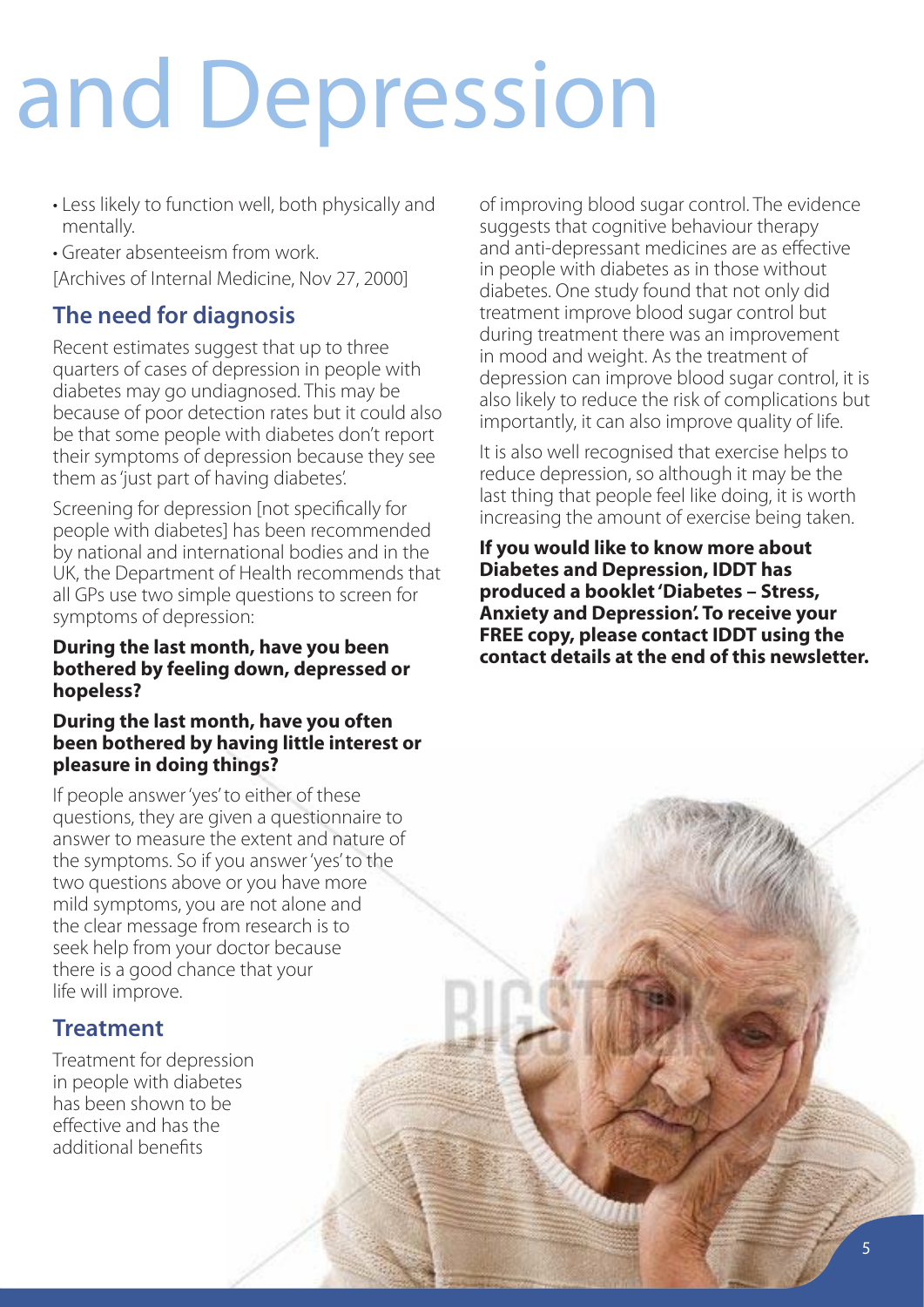

Ramadan is based on the ninth month of the lunar calendar, so this year it is expected that the fast of Ramadan will commence on Saturday June 28th or Sunday June 29th 2014 and last for 29 or 30 days.

During this month it is expected that Muslims who participate will abstain from food, water, beverages, smoking, oral drugs and sexual intercourse from sunrise to sunset. Ramadan moves forward each year by about 11 days which means the length of fasting is greater at certain times of year than others. The length of fasting has special consequences for people with diabetes, especially those taking insulin and the risk of complications increases with longer periods of fasting.

People with diabetes may be exempted from fasting but the majority of people with diabetes do fast. Those who fast during Ramadan can have acute complications, such as hypoglycaemia, hyperglycaemia, diabetic ketoacidosis and dehydration, most of which are as a result of a reduction of food and fluid intake and the timing of meals.

# Ramadan **Fasting & Diabetes**

There are no evidence-based guidelines for safe fasting so people have to rely on expert advice from doctors and their personal experiences. However, a study in people with Type 1 and Type 2 diabetes carried out in Pakistan, has shown that with active glucose monitoring, alteration of drug dosage and timing, dietary counselling and patient education, the majority of patients did not have any serious acute complications during Ramadan.

Two educational sessions were given to patients, one about drug dosage and timing and one about dietary and lifestyle modifications. Patients were asked to test their blood glucose levels twice daily for at least 15 fasting days with one test being during the fasting period. Following these education sessions and the advice given, the researchers found that the majority of people did not have any serious acute complications – none developed diabetic ketoacidosis and the highest frequency of hypoand hyperglycaemia occurred before dawn. [Diab. Med. 29, 709-715 (2012)

The findings of this and other studies suggest that people with Type 1 and Type 2 diabetes should have an assessment with their diabetes team before Ramadan about drug/insulin adjustments, exercise and awareness of the risks of hypo- and hyperglycaemia. If they are ill during the fasting, then they should seek advice from their diabetes team.

## **2014: Our 20th Anniversary Conference and AGM**

2014 is our 20th Anniversary, so we are holding a conference that hopefully is a little bit special to celebrate the formation of IDDT and some of our achievements. You will see from the conference booking form, accompanying this newsletter that it should be an interesting day and we hope that many of you will be able to attend. A date for your diary - October 18th 2014!



Because the conference is celebrating our 20th anniversary, we have decided to hold our Annual General Meeting on a separate day. The meeting will be held at the Kettering Park Hotel and all members are welcome to attend. The meeting will start at 2.00pm on Wednesday, October 29th 2014.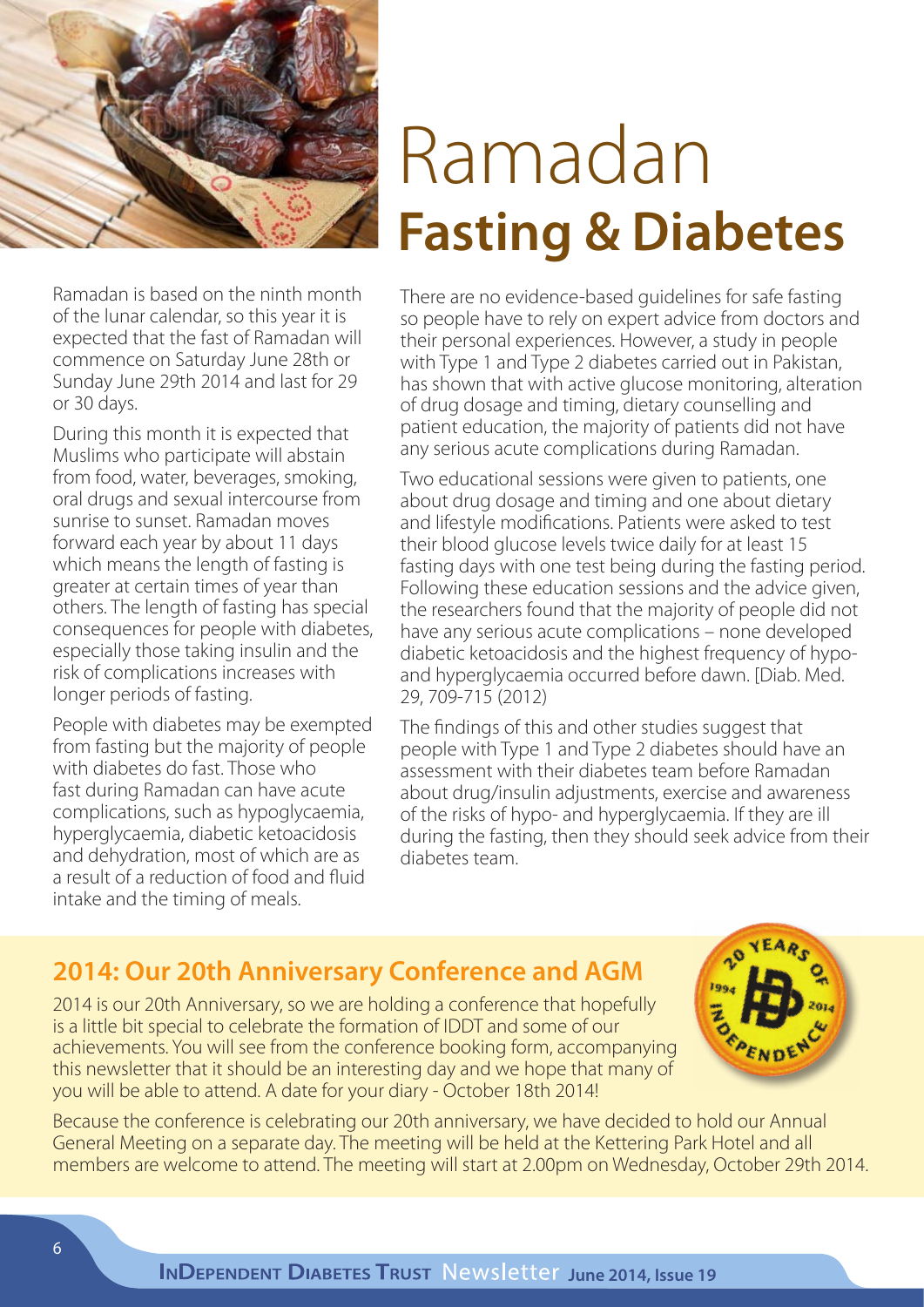## **Nutrition and older people with diabetes**

By Dr Mabel Blades, Independent Freelance Registered Dietitian and Nutritionist. Mabel's Blog; mabelonamission.blogspot.co.uk

## **Introduction**

All too often for those with diabetes the focus is on the condition and other aspects of health and diet can be overlooked. Adequate nutrition and hydration are important to maintain health and this is important for anyone but particularly as we age.

## **Background**

The number of older people is increasing and it is estimated that by 2033 a third of the population will be over the age of 60 years. Among this group more than 3 million will be over the age of 85 years. It is known that more than 40% of this group of older people have a chronic condition, which obviously includes diabetes.

## **Fluid**

Adequate fluid intake is vital as it is needed for various body functions. Two litres of fluid per day are recommended and this can be from various sources, except drinks containing strong caffeine and alcohol. Unfortunately, as people age the thirst sensation is reduced.

Dehydration is associated with confusion, headaches, irritability as well as constipation, urinary tract infections, joint problems and dry skin.

## **Dietary factors**

People with diabetes are encouraged to follow a diet which is:

- Low in fat.
- Low in added sugars.
- Carbohydrate controlled.
- Contains over 400g of fruit and vegetables per day.
- Low in salt.

The aim of such a diet is to maintain an ideal body weight. It is associated with preventing cardiovascular risk, such as raised blood cholesterol levels, hypertension, obesity, and Alzheimer's disease.

Of particular consideration to the prevention of cardiovascular disease is the increasing interest in the Mediterranean diet. This diet is based on fruit, vegetables, grains, olive oil, pulses and nuts, herbs and spices. It also includes some fish and sea-foods. Poultry, eggs, cheese and yoghurt are included in smaller amounts, as is wine. Sweets and meats are advocated less often. Consequently, such diets are low in saturated fat which is rich in antioxidants beneficial in preventing oxidative damage, contain olive oil which provides monounsaturated fat to help to reduce cardiovascular risk, and include foods with a low glycaemic index (longer-acting carbohydrates).

## **Vitamins**

Lack of vitamin D is associated with a fall in bone strength and the Department of Health recommends that people over 65 years who are not exposed to much sun, should also take a daily supplement containing 10 micrograms (0.01mg) of vitamin D.

- The National Diet and Nutrition Survey shows that for groups of older people, vitamins A, B2, B6, folic acid, iron, calcium, magnesium, zinc and iodine fall below recommended levels.
- Multivitamins may be recommended due to the potential benefits of folate and B vitamins in reducing cardiovascular risk. Multivitamin and mineral supplementation may be beneficial.
- Omega-3 fatty acids have also been shown to have a protective effect in preventing cardiovascular disease and cognitive decline. Again this may be a further reason for consideration of a Mediterranean diet.

## **Protein**

The reduction of muscles and the muscle strength that occurs in older people is called "sarcopenia". A diet adequate in protein accompanied with exercise, particularly of the strength type, can be helpful. Therefore having protein at all 3 meals per day can be particularly beneficial.